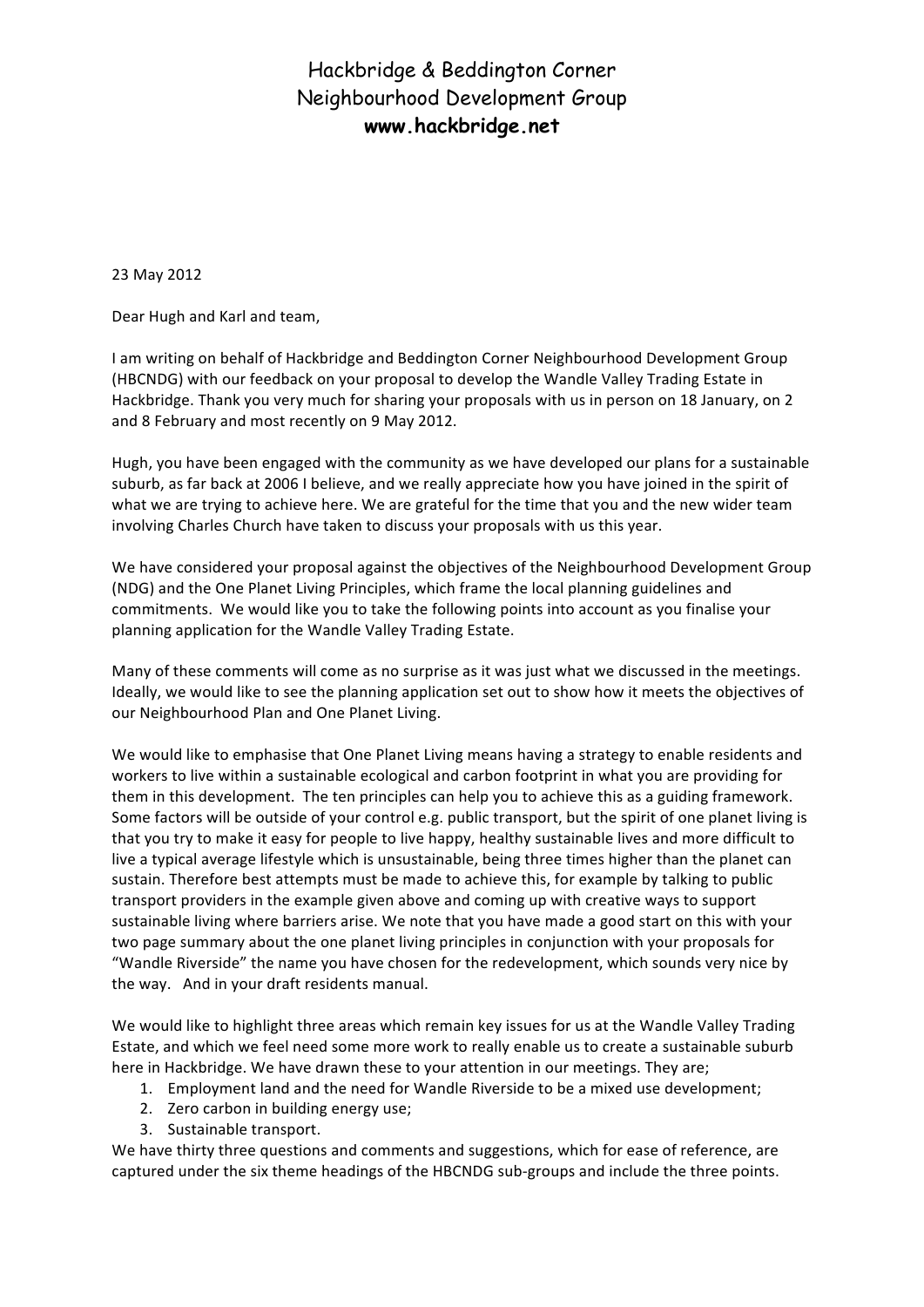### **LOCAL ECONOMY**

**Plan Objectives** - stimulate new local sustainable businesses - buy and source locally support community friendly shops & cafes - sign up to a business sustainability charter. **One Planet Living Principles** –Equity & Local Economy, Local & Sustainable Food,

We were pleased that you recognised our concerns and presented your ideas and proposals to us for employment on the site on 9 May. From our point of view sustainability is as much about creating sustainable jobs as it is about zero carbon emissions.

Whilst we were reassured on 9 May that you are taking this issue seriously in your proposals, I think we all agreed there were still some action points associated with this.

The Wandle Valley Trading Estate is one of a very few sites in the borough designated for certain types of employment. The Council have re-designated it as mixed use to help bring forward investment and improvements in Hackbridge. But they have said that 40% of the land is to be used for employment and that it must be a mixed use development and HBCNDG agrees with this.

On 9 May you said that you think that the uses for which the Wandle Valley Trading Estate has permission are not totally appropriate for the site. You noted that category B2 heavy industry would lead to a lot of lorries and that B8 Storage use has a low density of employment to land space is not appropriate for this site because not many jobs would be created and also the highway there is congested. That leaves b1b and b1c which you think can be successfully integrated into the proposed Wandle Riverside development.

You explained how the equivalent amount of jobs expected given the uses currently prescribed for it, could be created and located 100% on the island site (Area A). However this will be less than 40% of the land area. You said perhaps 100 to 120 brand new jobs in sustainable industries, start ups, incubators, a business hub in a floor space of around 4,000 square metres on two floors.

This does appear attractive and could fit well with the aims of the community here and the London Borough of Sutton. We do like the sensitive approach to the redevelopment of the Island site taking into account its historical nature as an employment site presented by yourself and Charles Webster.

HBCNDG agreed that we would like to include these proposals in our Neighbourhood Plan but that some more research and development of the proposals is needed first. We therefore have the following suggestions or questions.

- 1. We would like to be sure that the Island site proposal is economically viable. You noted that you are doing this in any case and will share it with us. We look forward to seeing this.
- 2. We asked you to find out and tell us how many jobs are on the Island site and the site B and C right now and what are the business uses. You said you could do this. We agreed this would be helpful in weighing up how this compares with the new jobs that would be created. We look forward to seeing this information.
- 3. We are concerned that jobs will be lost on the Areas B and possibly C in 2012 as you redevelop the land but that the Island site will not be redeveloped until 2018. That is six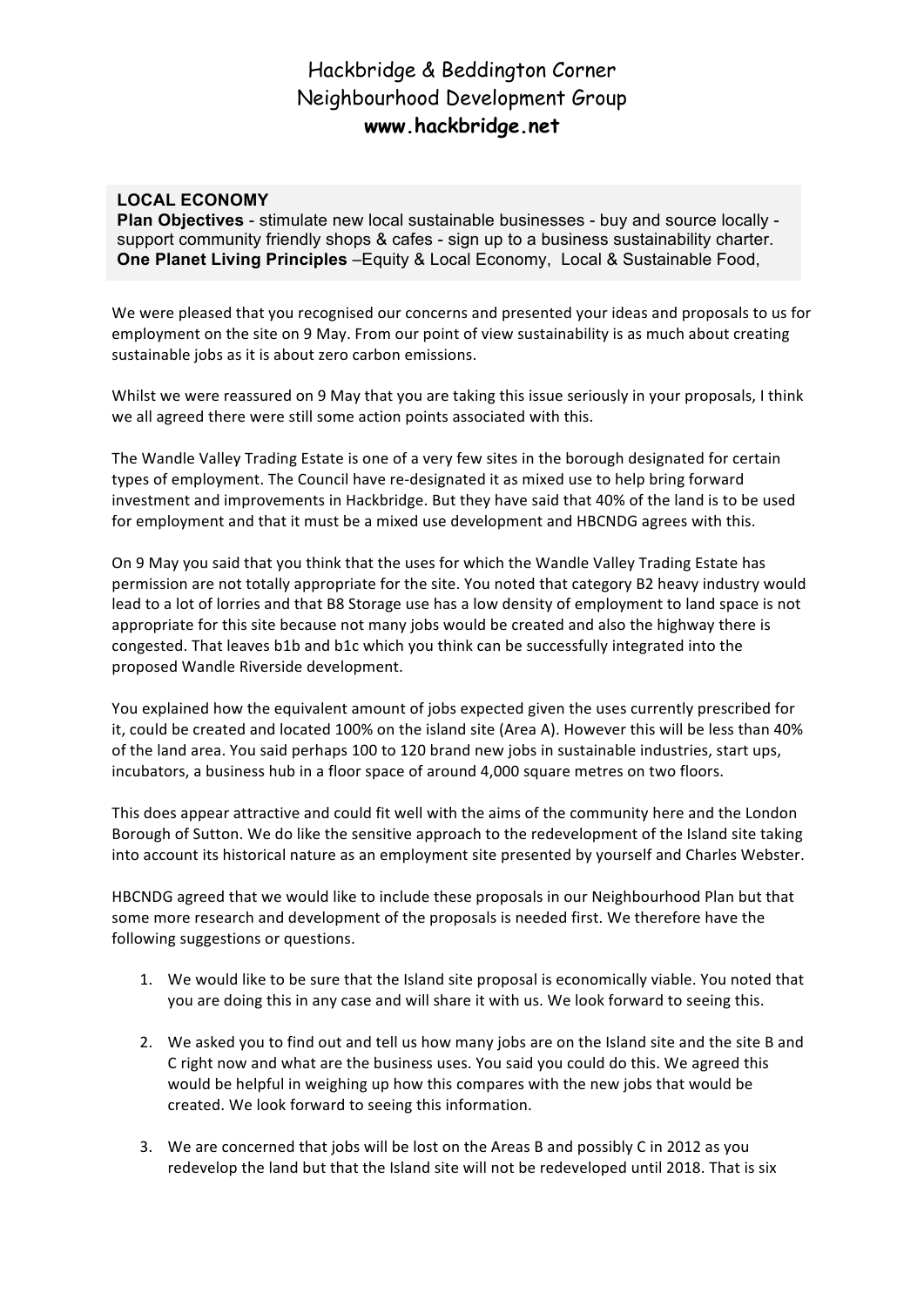years. We would therefore like you to consider including some new employment space in the first phase. The ideal location for this would appear to be in Area B adjacent to existing employment space and the road. This could start to develop the market for the forthcoming Island site and might even attract home purchasers who would like to work close to home. This came out in our neighbourhood planning process as something which parents especially could find really attractive. Train fares are expensive and parents prefer to be closer to their children as they can get delayed and be late collecting them. It's part of the ethos at BedZED which works well. This could also address LB Sutton and HBCNDG concerns about retaining 40% of the land for employment. We look forward to hearing your view on this.

- 4. Another suggestion is to bring forward the redevelopment of some of the vacant properties in the Island site. Would this be possible?
- 5. We would like to know that the London Borough of Sutton are happy with your proposals for the employment aspect of the redevelopment. We would like to work with you to develop a solution that addresses the needs of you as developers, the local community and the London Borough of Sutton. Our suggestions are very much in that spirit.

In addition,

- 6. We would like to invite you to join in with brainstorming sessions with the London Borough of Sutton about creating a green economy. This could help you and us to develop ideas for new sustainable jobs in the area.
- 7. We asked if you could support the local economy by employing local trades people, buying from local suppliers and training young people in a trade on site, perhaps working with Carshalton College. Please can you tell us about this in the planning application.

### **UTILITIES**

**Plan Objectives** - develop a viable local energy programme - build a district heating network under local control- Implement a zero waste strategy - Implement a sustainable water strategy.

**One Planet Living Principles** – Zero Carbon, Zero Waste, Sustainable Water

### **Zero carbon**

The Local Planning documents specify that all developments in Hackbridge should be zero carbon in building energy use where feasible. As we discussed we interpret this as developers having undertaken a study to develop a strategy to achieve zero carbon emissions from building energy use. We were pleased to meet your consultant Mark Bryant with Karl in February. Mark clearly has a lot of experience. As we mentioned at the time we would like to actively engage with you on this. We have the following requests related to this.

1. As we mentioned in February and May we would like to see your zero carbon in building energy use strategy for the site as soon as possible and discuss this with you. We also suggest it should be submitted with the planning application.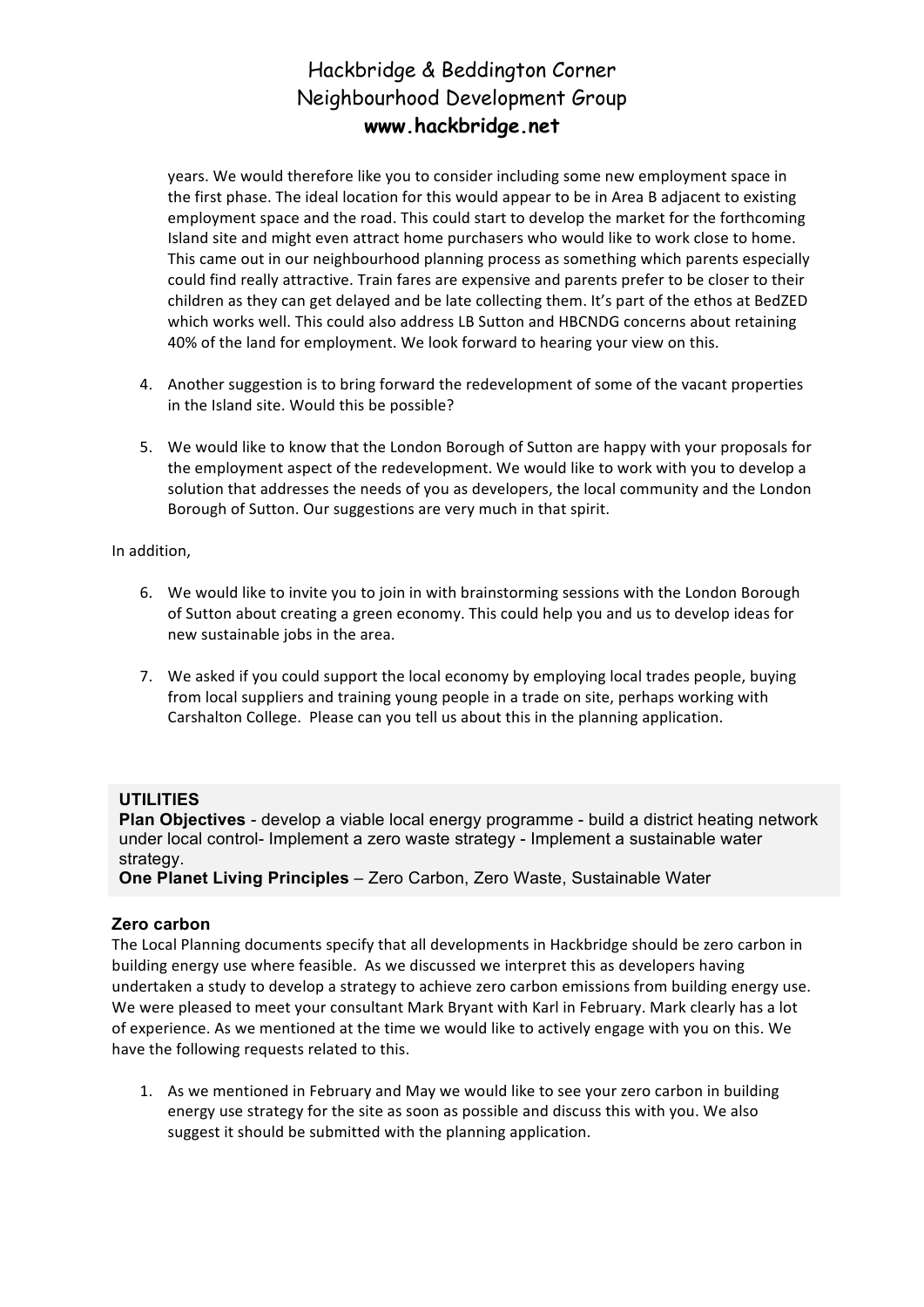- 2. We are pleased that you were able to attend the information briefing by Viridor about the potential for district heating in the area. We would like to know more about how this could be included in your zero carbon in building energy use strategy.
- 3. In February we discussed the possibility of two options in your planning application one that incorporates a Decentralised Energy Network connection and one with standalone energy provision. Will you be able to do this?

### **Sustainable Water**

- 4. All new homes will have water meters. We understand that the development will also include water conservation measures as required by your water conservation strategy including low-flo taps. Please could you not put outside taps in, but rather include rainwater collection such as water butts, and other measures that help retain and possibly reuse "grey water".
- 5. The site lies adjacent to the Wandle and is affected by both fluvial and pluvial flood risk. We are sure you are aware of it, but in case you are not, we refer you to the Toolkit on Blue Infrastructure: Designing for Climate Change and Flood-risk Environments in Hackbridge.
- 6. We understand that you will implement a sustainable urban drainage system in the development. Is this correct?

### **Zero waste**

7. Each property will have external recycling bins that complement the Council's system. You are preparing a residents manual and we asked you to include this information in this "welcome" pack and to design internal features that encourages waste hierarchy (avoidance, reuse, recycle, etc). Please can you provide for composting.

Again we would like you to include all of this information in your planning application.

#### **TRANSPORT**

**Plan Objectives** - co-ordinate public transport services - reduce cars and car use- encourage the move from cars to walking and cycling **One Planet Living Principles** - Sustainable Transport – Health and Happiness

- 1. We suggested when we met in February that you ideally need to develop a sustainable transport strategy for the project and suggest that you could market the development as offering a better quality of life which includes reduced dominance of roads and cars, however with access to a car and public transport when people need them. This will bring your proposals into line with the local planning strategy to achieve one planet living. Please can you tell us more about your proposals for this.
- 2. We discussed the need to encourage reduced use of cars in the new development. If you are trying to enable residents to achieve one planet living then the premise for the strategy must be to reduce car use by 50% compared to the local average. We are pleased that you are considering including a car club as there will be sufficient numbers of residents to make a car club viable. We think your parking ratio is too high and should be reduced to 0.6 per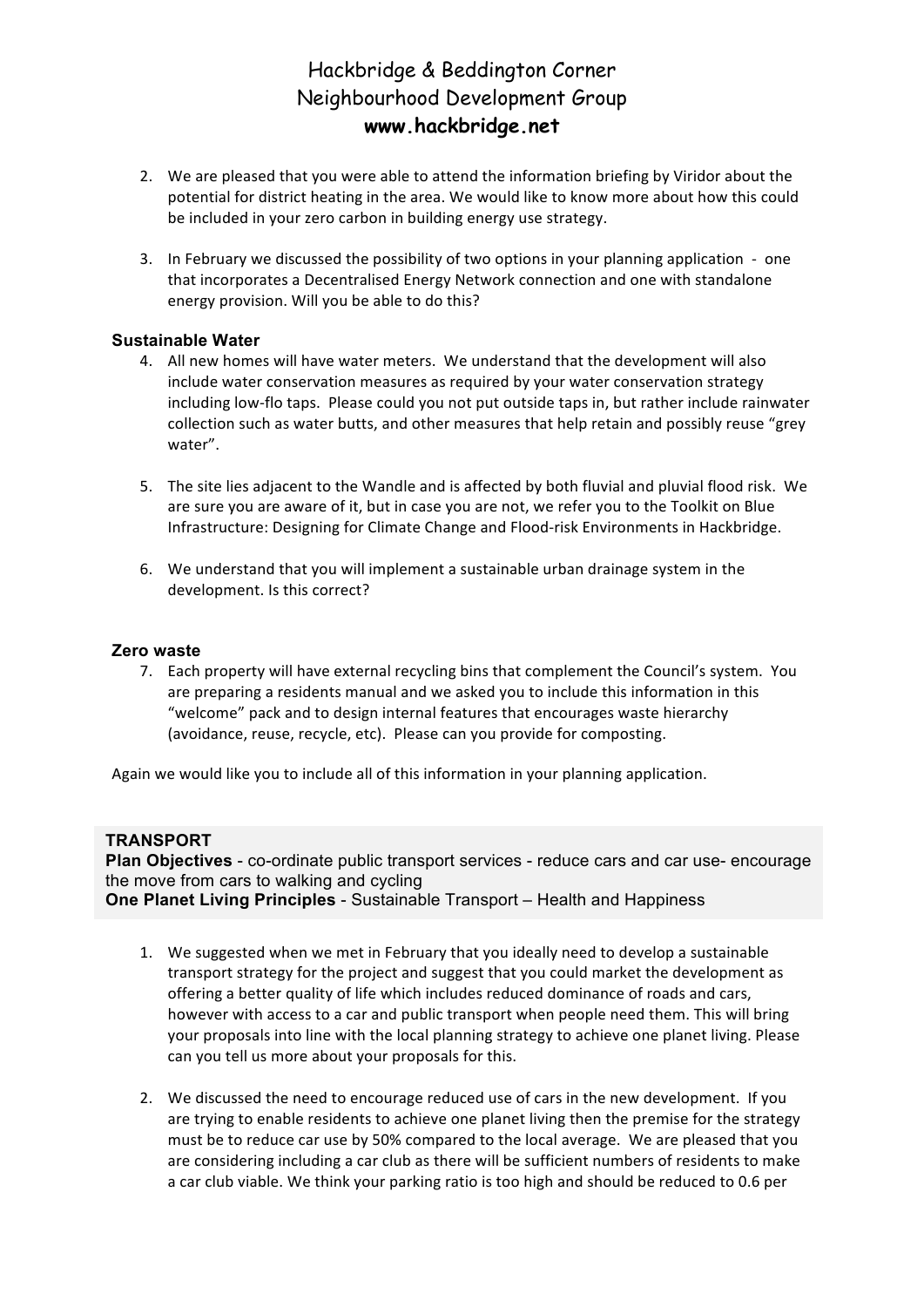dwelling. We will also speak to London borough of Sutton planning department about this. We would like to discuss these points with your transport consultants. This works well at BedZED which is only a slightly larger development of 100 homes. You may wish to be aware that the NDG were recently made aware that Centrale, the new development on the London Road, has signed-up to a car club (three cars will be on site) and new residents will be offered free membership for a year, when they move in. We know you are interested in this. Will you be offering a car club?

- 3. Car clubs and reduced parking, together with improved sustainable transport provision, should discourage second cars and maybe even discourage residents from owning a car at all. This is what has happened at BedZED where car use is reduced by up to 50%. BedZED has a ratio of 0.6. Perhaps you could therefore justify fewer car parking spaces and build more homes on the space freed up. Are you able to take this on in your proposal?
- 4. To improve sustainable transport provision we would ideally suggest that you include space for cycle storage inside the home (even if what works best is not entirely consistent with CSH standards). Is this possible?
- 5. You have some good proposals on access and to ensure that the riverside walkway/cycleway connects effectively to other strategic links. Please do tell us more about this.
- 6. We discussed bus services and would like you to work with London Transport to improve bus connectivity for these residents and all residents of Hackbridge. Please tell us what proposals you think will help enable residents and workers to use public transport and how you plan to advance this with TFL and the council, including with Merton council.
- 7. We encourage you to make a "shared surface" or Home Zone design to allow for a genuinely safe space where children can play on safely. Is this possible?

### **HOUSING & BUILT ENVIRONMENT**

**Plan Objectives** - showcase sustainability best practice - use a defined set of design principles - coherent, unified design for the area. **One Planet Living Principles** – Sustainable Materials

We have the following questions for you about housing and the built environment. We also ask that you consider them when finalising your design.

- 1. How does the development's design help to engender a sense of neighbourliness?
- 2. What is the character of the place, and how does this relate to the site's history?
- 3. Are buildings orientated to create positive frontages, in terms of: active frontages between buildings and adjacent public open spaces ensuring building fronts face onto other building fronts (with back-to-back gardens) avoiding rear fences, walls and blank end gables exposed to adjacent streets and spaces,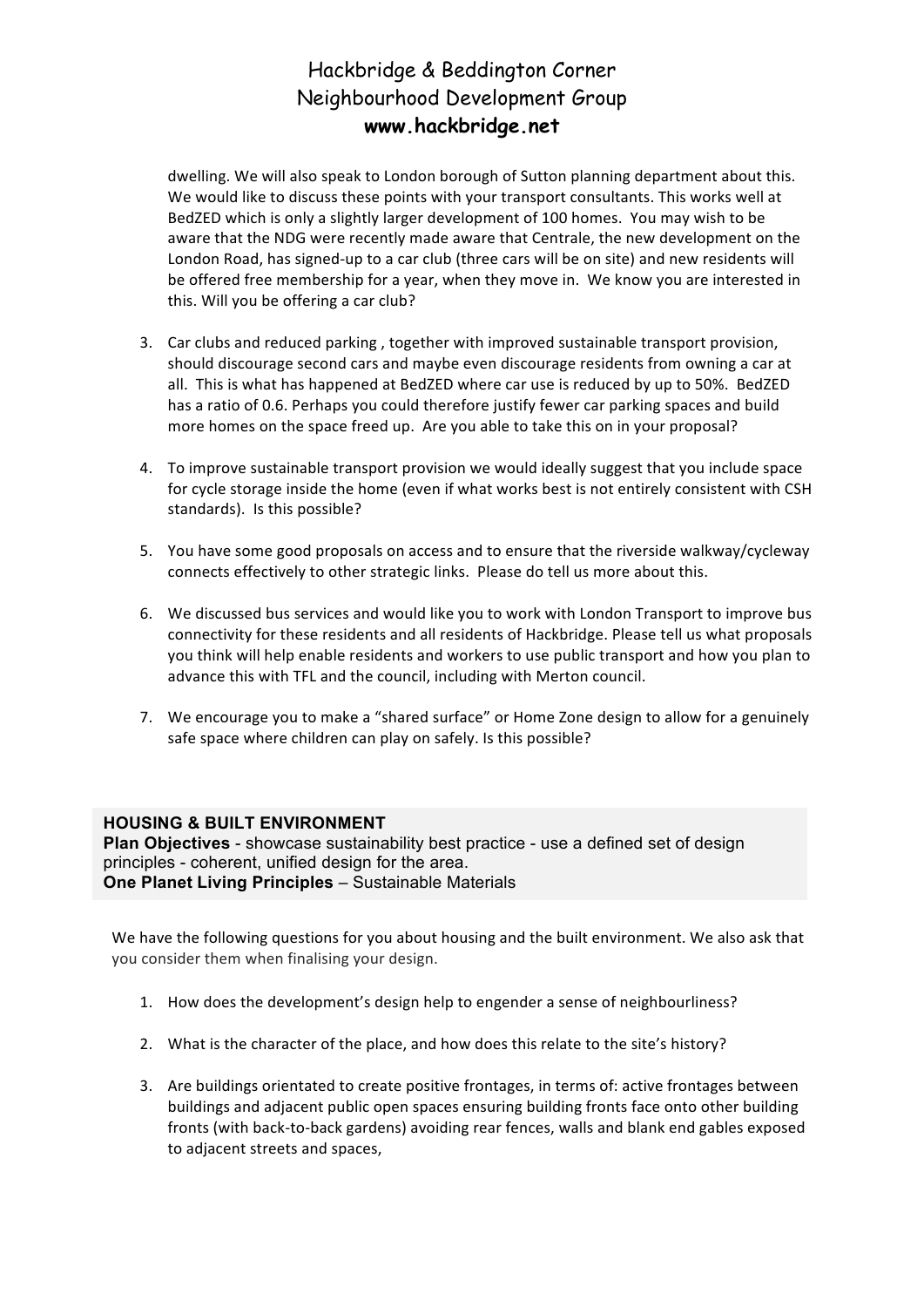- 4. Is there an attractive strategy for the riverside that combines building frontages, attractive landscaping for amenity and biodiversity,
- 5. What are the environmental standards for the buildings? How has layout been influenced by solar orientation and other environmental factors? How is it proposed that the scheme integrates with the zero carbon in building energy use strategy?
- 6. What materials are being incorporated in the design and are they sustainable, from recycled or re-use, low embodied impact and ideally locally sourced.
- 7. What is the rationale for locating employment facilities? Have other, perhaps more appropriate, arrangements been explored?
- 8. Is there a positive network of pedestrian routes? (linking to the surrounding context and with routes lined by building frontages that accord with secured by Design principles)
- 9. Does parking provision dominate?
- 10. How adaptable and robust are the buildings have they been future-proofed?
- 11. Are there play spaces? (with toddler play spaces overlooked by nearby homes)
- 12. Considering the layout of the Island site, we support the opening up of the industrial site to allow people to walk through, as proposed, particularly if there is information about the industrial past of the island and the current listed building incorporate into the scheme. However unless the site is fully permeable and visible and linked to other pathways care needs to be taken not to create a security issue on the weekends.

#### **COMMUNITY, CULTURE & IDENTITY**

**Plan Objectives** - better connections/remove barriers between estates- sense of identity based local history and landmarks- celebrate cultural diversity already existing here- include well-designed public space - ensure overall design meets needs of all interest groups encourage school involvement in the wider community -health services are provided to meet the needs of changing demographics of the area.

**One Planet Living Principles** –Culture & Community, Health and Happiness

#### **Health and happiness**

Developing the project in the ways that are being discussed in this letter would make everybody healthy and happier - considering reduced car use and more cycling and walking and especially if all ages could be encouraged to spend more time outdoors, to make best use of communal spaces, especially near the rivers edge.

#### **Culture and heritage**

We would like you to draw out local historic features and local vernacular in the buildings. You have already shown that you wish to in the Island site and would like to hear more about this in the Charles Church development. Please do emphasise this in your application.